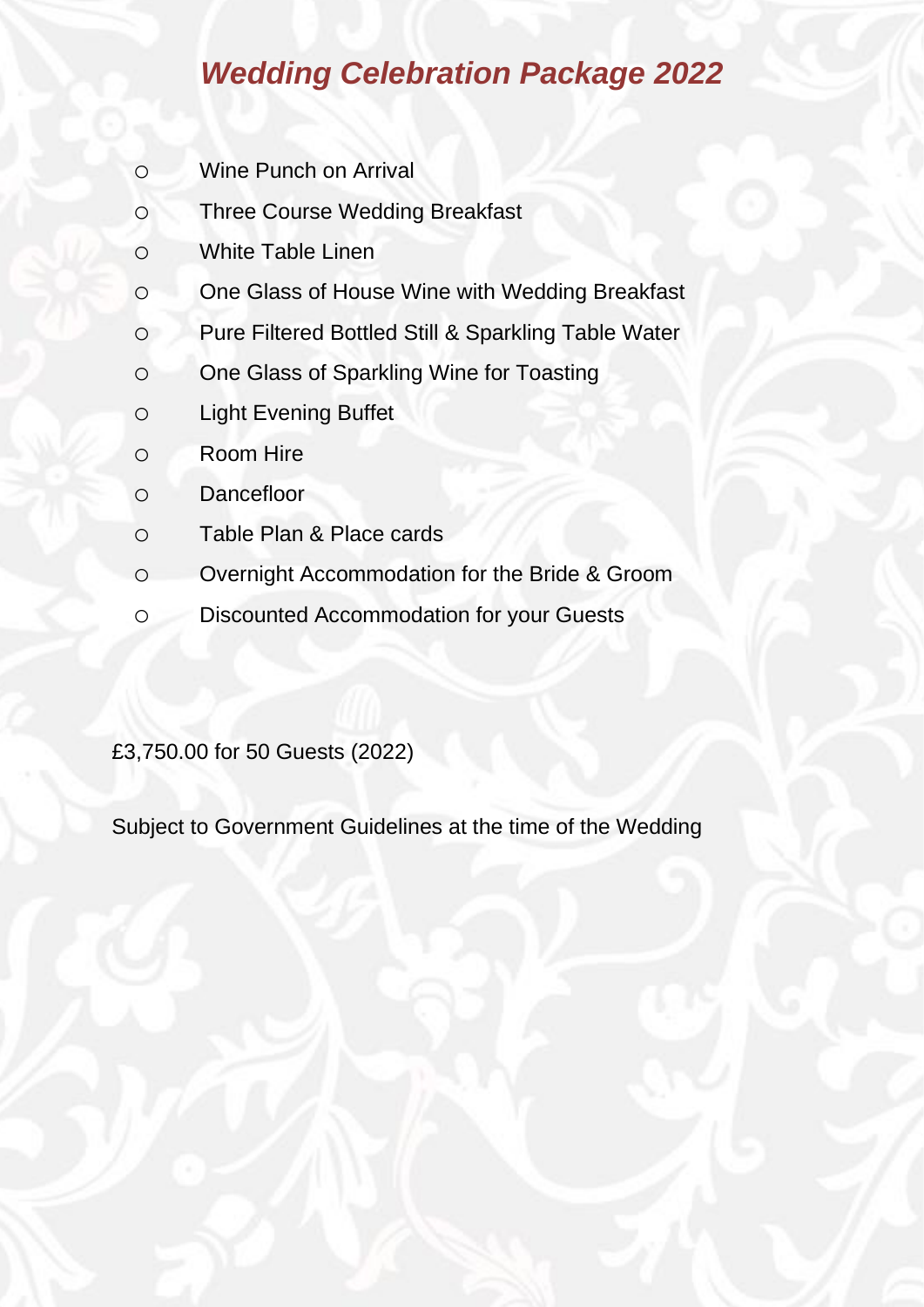#### *Starters*

Classic Prawn Cocktail

Smooth Belgium Pate, with Crisp Breads & Cumberland Sauce, on a Bed of Mixed Salad Leaves

Roasted Butternut, Red Pepper and Tomato Soup

#### *Main Courses*

Baked Fillet of Salmon topped with Herb Crust on Braised Courgettes with Lemon and Chive Butter sauce

Sauté Breast of Chicken served in a Chasseur sauce, flavoured with Tarragon and served on a Bed of Mustard Mashed Potato

> Roast Sirloin of Beef, with Yorkshire Pudding, Horseradish Sauce & Gravy

Slow Cooked Pork Belly, Creamy wholegrain mustard sauce

Selection of Vegetable & Potatoes

#### *Desserts*

Fresh Cream Filled Profiteroles, with a Rich Chocolate Sauce

Lemon Cheesecake, with Chantilly Cream

Chocolate Torte With a White Chocolate Sauce

Coffee & After Dinner Mints

Please Select a *Maximum of 2 Choices per Course*, to be Pre-Ordered

### *Vegetarian Options also available*

Some of our foods may contain ingredients produced from Genetically modified Soya and/or Maize. Please enquire for further Details.

> **Please advise us if any member of your party has any Allergies or Special Dietary Requirements**